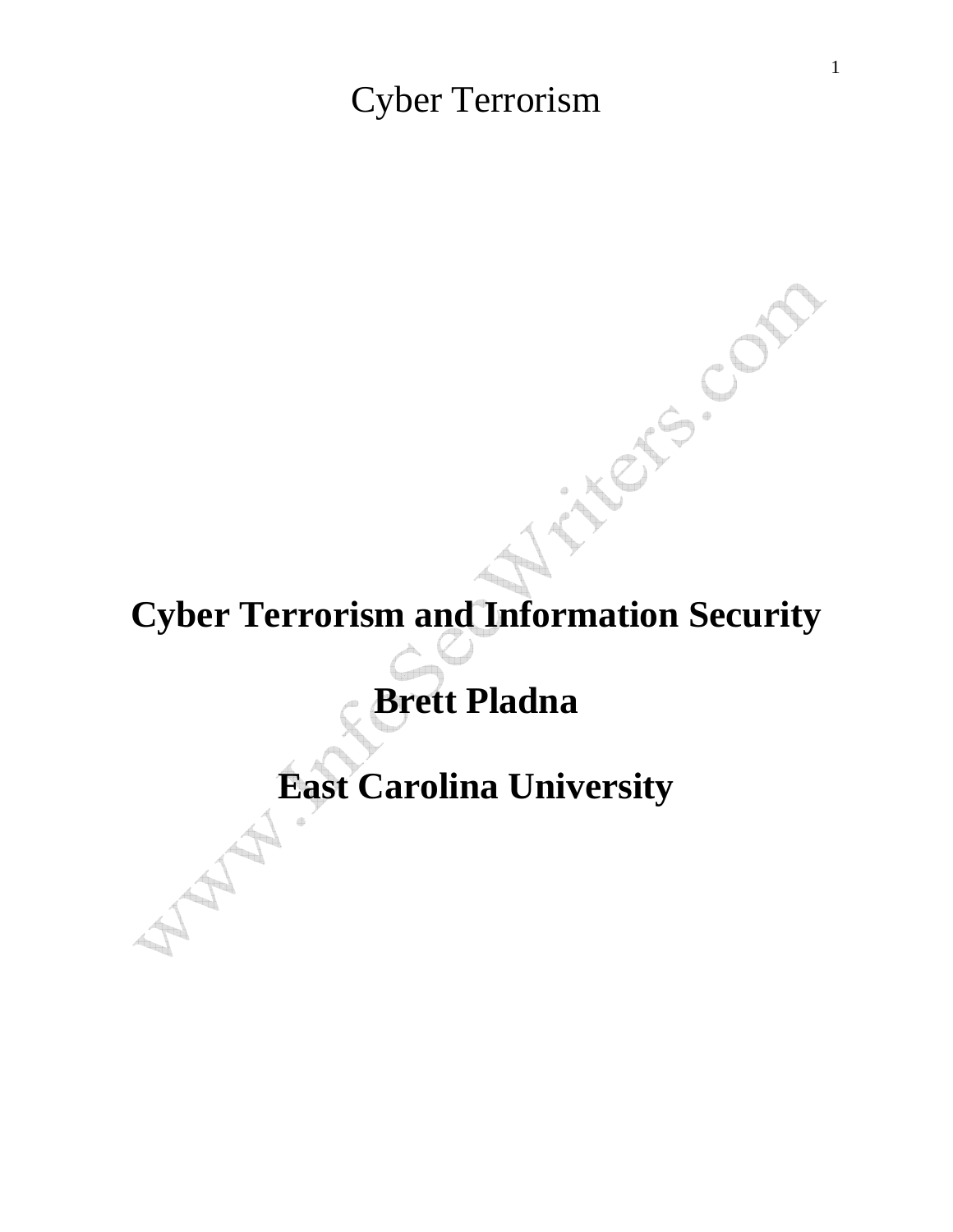### **Abstract**

Cyber terrorism is the wave of the future for terrorists and extremists. Besides physical attacks such as the bombing of U.S. Embassies and the September  $11<sup>th</sup>$ , 2001 attacks on the World Trade Center, Pentagon in Washington D.C. and Shanksville, PA, terrorists have found a new way to cause destruction. Connection to the internet has added security risks because anyone can gain access to anything connected to it, unless there are security measures put in place to help prevent a breach. Taking a look at cyber terrorism in more detail gives a better idea of how to lessen the severity of attacks as well as prevent them. It is important to look at the background of cyber terrorism, what some organizations or individuals are doing to protect themselves and others, and<br>what the U.S government is doing to help fight cyber terrorism. what the U.S government is doing to help fight cyber terrorism.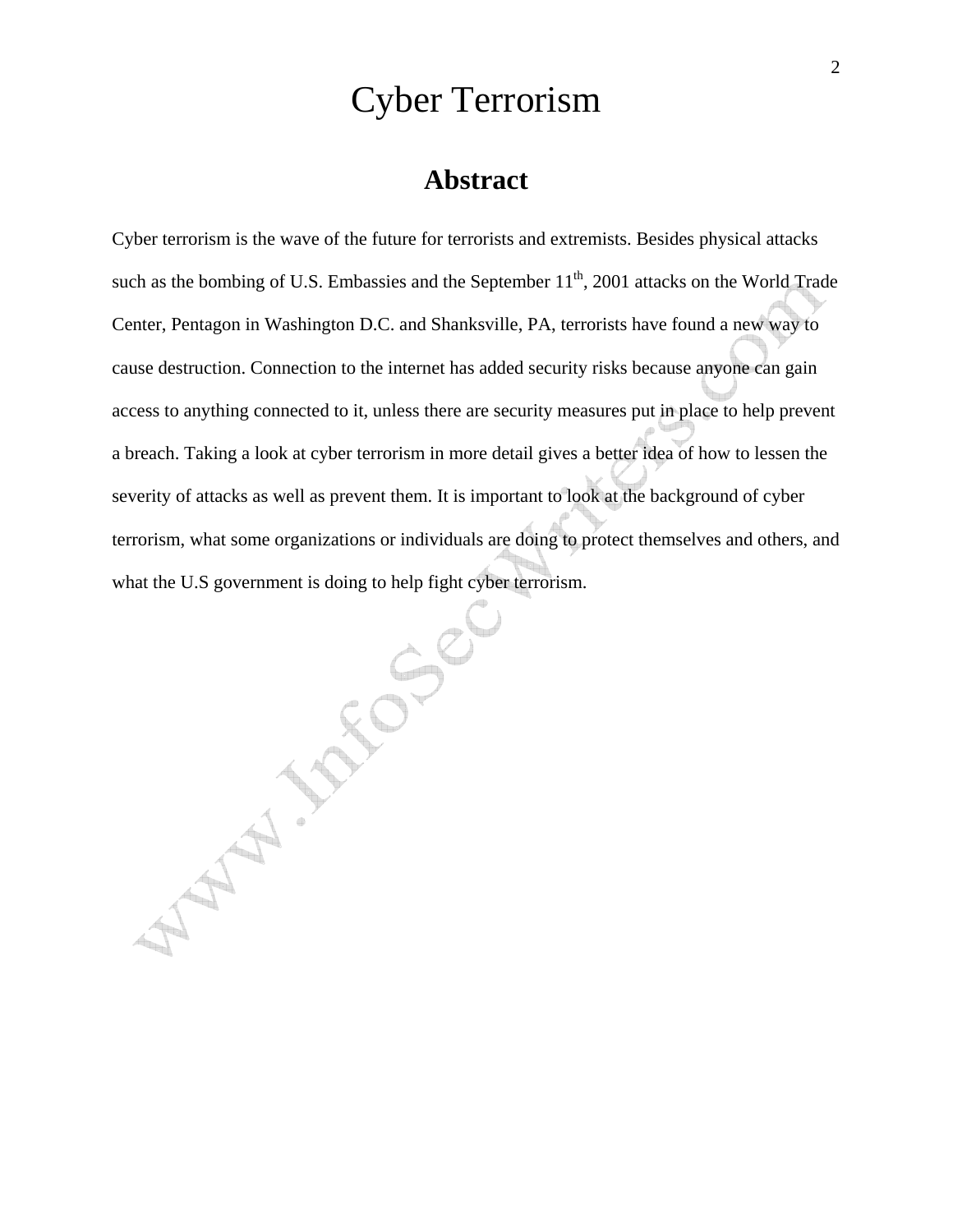### **Cyber Terrorism Background**

The early 1970s was when the first modern day internet was created and was centralized. It was later decentralized because of the fear of the Soviet Union during the Cold War. After about 20 years of researching, the internet was open to private and public users alike during the late 1980's. This meant that anyone with internet access could gain information from all over the world where there was a connection. The following is a list that shows the flexibility of the internet and why it is easy for terrorists as well as their organizations to gain access it to spread violence and fear and plan and make attacks. Weimann (2004,) said that the internet has,

- easy access;
- I little or no regulation, censorship, or other forms of government control;
- potentially huge audiences spread throughout the world;
- anonymity of communication;
- fast flow of information;
- inexpensive development and maintenance of a web presence;
- a multimedia environment (the ability to combine text, graphics, audio, and video and to allow users to download films, songs, books, posters, and so forth); and
- the ability to shape coverage in the traditional mass media, which increasingly use the Internet as a source for stories.

Cyber Terrorism is the same as physical terrorism, except that they use computers to make attacks. An example of cyber terrorism would be hacking into the CIA or FBI to intimidate or coerce the American people. Another example would be hacking into hospital databases and changing patient information in a way that would cause patients to die due to false medication dosage or allergies to foods or medicines. In 2003, the projected ecommerce dollar amount for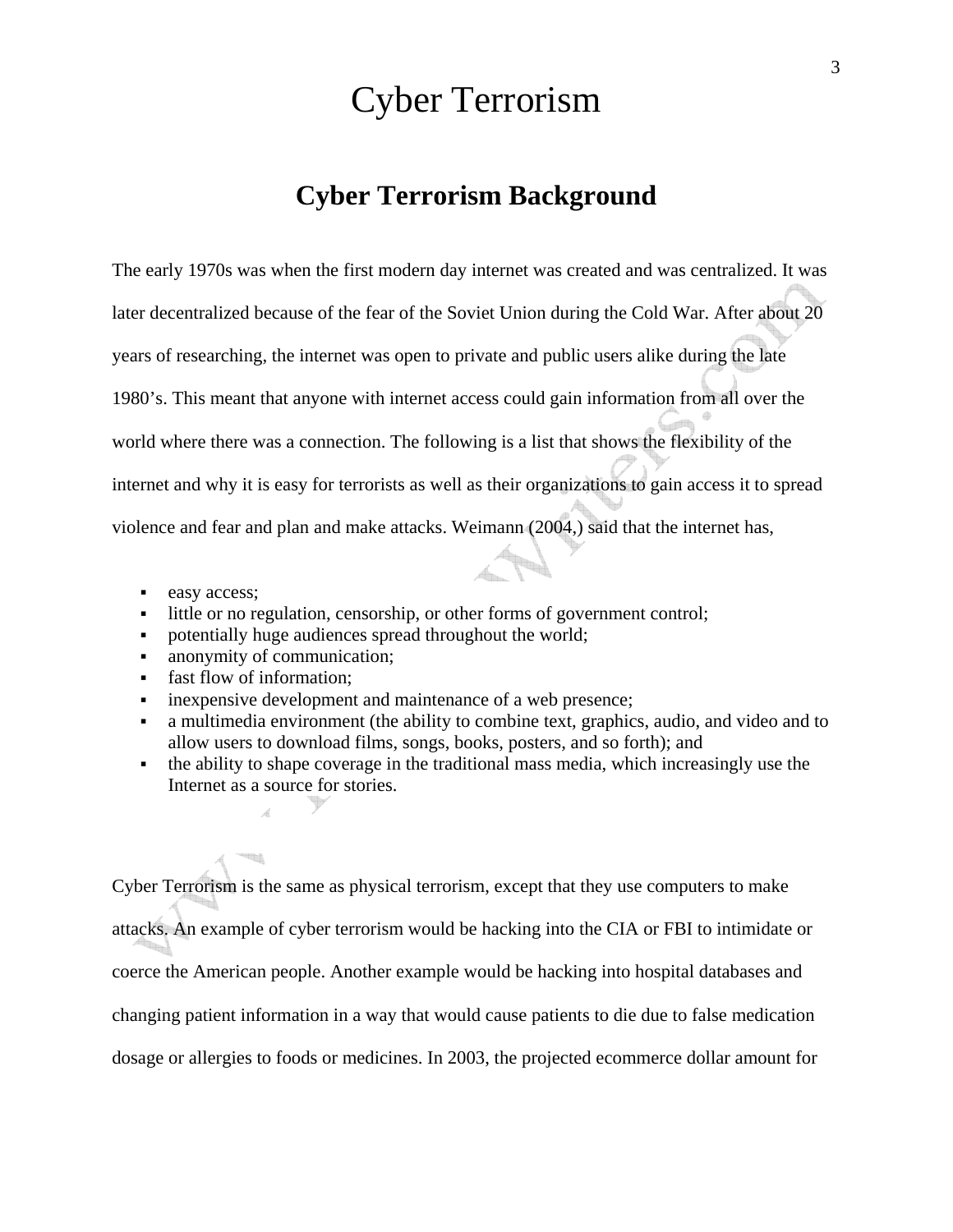the year said that "if the internet went down there would be a disruption of nearly \$6.5 billion in world transactions." (Coleman, 2003, ¶ 2)

There are two views that exist for defining cyber terrorism; effects-based and internet-based. In an effects-based situation cyber terrorism exists when computer attacks result in a situation where fear is generated which is similar to a traditional terrorist attack. In an internet-based situation attacks are done to cause harm or severe economic damage. "The objective of a cyber attack includes four areas: Loss of integrity, loss of availability, loss of confidentiality, and physical destruction." (Army, 2005, P. II-1 and II-3).

Terrorist use of the internet and other telecommunication devices is growing. Physical and border security may be encouraging terrorists and extremists to use the internet and other weapons to attack the United States. Due to the vulnerabilities in security on the internet and computers, this could be encouraging terrorists to enhance their computer skills as well as develop alliances with criminal organizations. In doing so, they would organize a cyber terrorist attack. In recent terrorist events credit card fraud has been used as means of funding; raising funds via collection of money is another means which is used.

Rollins & Wilson (2007) found the following:

Reports indicate that terrorists and extremists in the Middle East and South Asia may be increasingly collaborating with cybercriminals for the international movement of money, and for the smuggling of arms and illegal drugs. These links with hackers and cybercriminals may be examples of the terrorists' desire to continue to refine their computer skills, and the relationships forged through collaborative drug trafficking efforts may also provide terrorists with access to highly skilled computer programmers.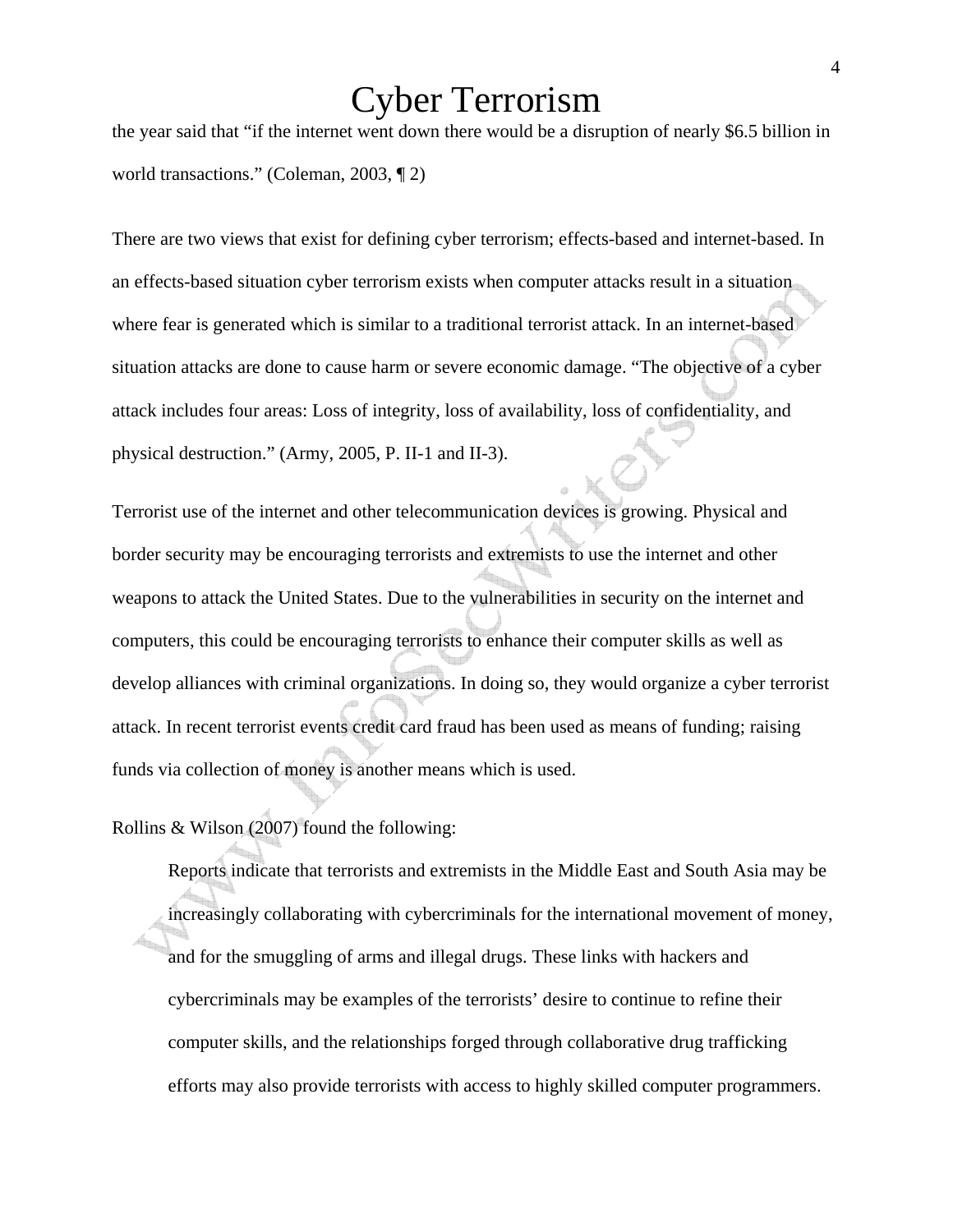The July 2005 subway and bus bombings in England also indicate that extremists and their sympathizers may already be embedded in societies with a large information technology workforce. (P.1)

Sometimes, however it is difficult to tell the difference between a terrorist cyber attack and a cyber criminal whom is a hacker. The problem is that even though terrorists look for vulnerabilities to plan for future attacks, cyber criminals do the same but do it to obtain information that will lead to financial gain. Fortunately the FBI has reported that the cyber attacks by terrorists have been largely limited to email bombing and defacing of websites. However due to their increased knowledge, the ability to attack networks is becoming a higher risk. Lourdeau (2004) said, "The FBI has predicted that terrorists will either develop or hire hackers for the purpose of complimenting large conventional attacks with cyber attacks." (P.1) Also Mueller (2007) discovered "Recently, during the Annual Threat Assessment, FBI Director Mueller observed that "terrorists increasingly use the internet to communicate, conduct operational planning, proselytize, recruit, and train and to obtain logistical and financial support. That is a growing and increasing concern for us." (P.1)

In 2005, IBM reported that computer security attacks by criminals have increased 50% with government agencies and industries in the United States being targeted more frequently (IBM, 2005, ¶ 1). Since cyber crime has become such a major activity it has become increasingly difficult to distinguish between cyber crimes and suspected terrorist attacks.

The United States and the international community are taking steps to establish laws to prevent cyber crime. As of now trends are showing that computer attacks will become more numerous,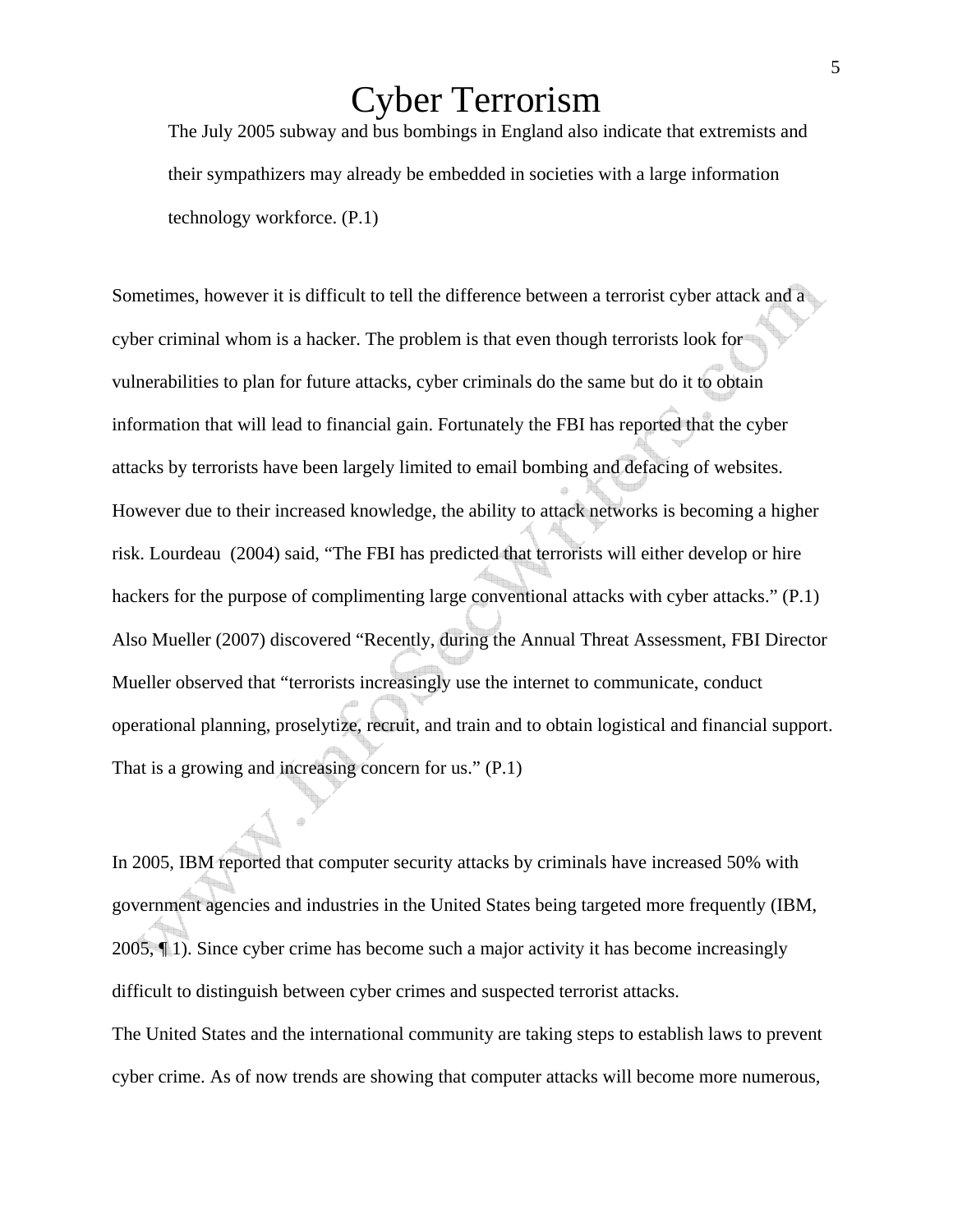faster, and more sophisticated. A report by the Government Accountability office says that if these trends continue, government agencies will not have time to respond to attacks.

### **What is Being Done to Help Prevent Attacks**

### *Dark Web*

As of October 2007, there are over a billion internet users, some of which are not friends. Since September  $11<sup>th</sup>$ , 2001 there has been a tenfold increase in the number of terrorists online. There were 70-80 terrorist sites and now there are around 7,000-8,000. What these websites are doing is spreading militant propaganda to give advice so that others might join. This is one of the most effective ways of spreading violence around the world.

A man by the name of Hsinchun Chen has created *Dark Web*, a database, which holds names of extremists around the world. This database is posted in many languages, can host as many as 20,000 members and half a million postings. Before *Dark Web*, Chan began his first project in 1997. It was a website used for tracking social change such as crime and terrorism being the main focus. He had the help of the Tucson, Arizona Police department as well as the National Science Foundation to help develop *CopLink*. This was a way that Law enforcement officials could link files and consolidate data. *CopLink* is responsible for helping catch the Beltway Snipers in Washington DC in late 2002. This as well as other successes led the NSF to ask Chen if he would build another system similar to *CopLink* to help fight terrorism. Despite a few setbacks, *Dark Web* was a success. Chen says that if *Dark Web* had been online before the Iraq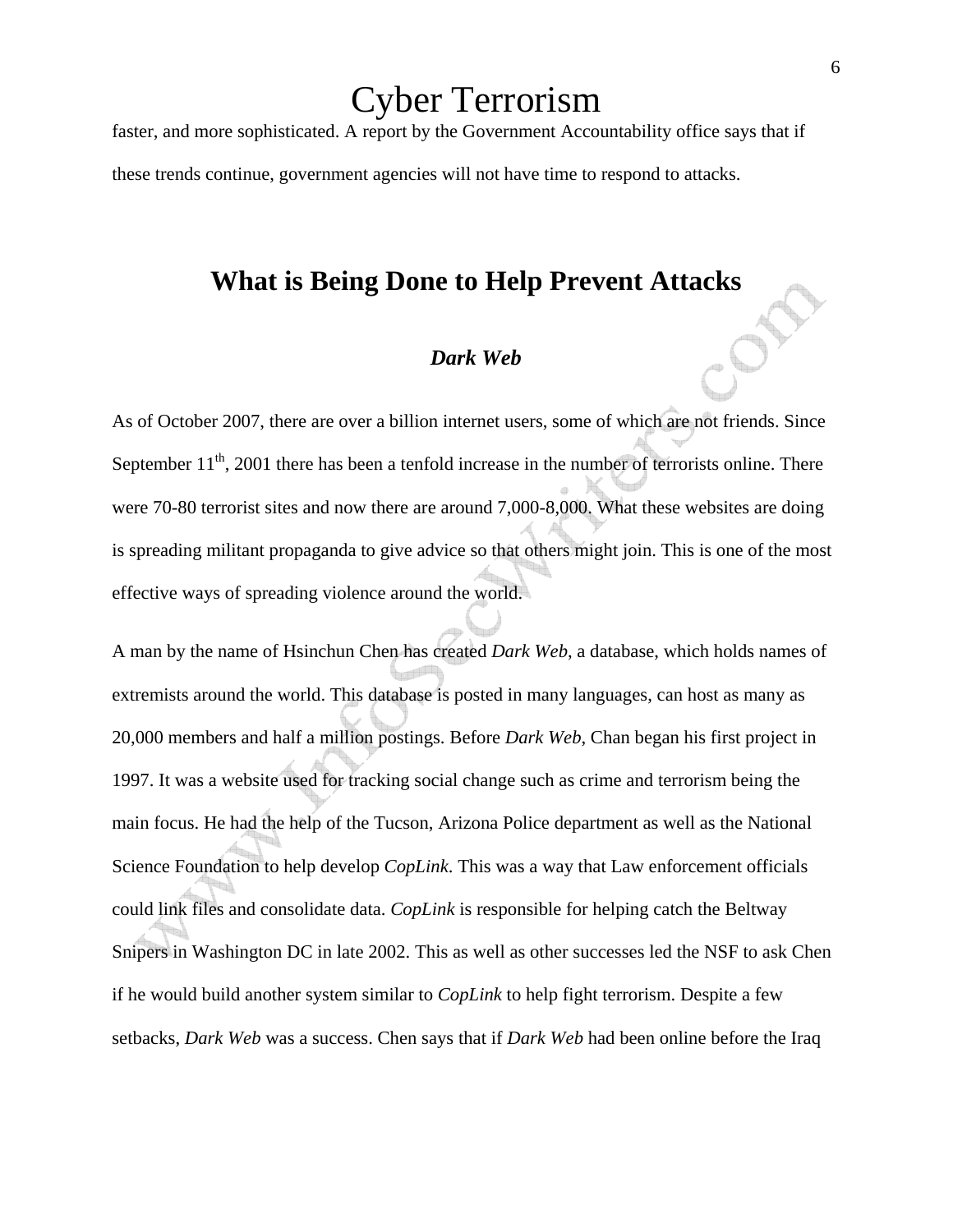war, there might have been a good chance that the supposed links between Al Qaeda and Saddam Hussein could have been proved fact or fiction. (Kotler, 2007)

There are some that are not convinced that *Dark Web* is a tool for freedom. Marc Rotenburg, Executive Director of the Electronic Privacy Information Center says that this tool could be used to track political opponents. Mike German, ACLU's policy counsel on national security, immigration and privacy claims that just because people say they are advocating violence, doesn't mean they will actually do it. He says it is "a great waste of critical resources." (Kotler, 2007)

Kotler (2007) Also says,

I know this from my time spent undercover, infiltrating exactly these kinds of organizations: Every terrorist training manual makes it clear that a huge separation should be kept between the bomb-makers and the propagandists; between the action wing and the political wing. This means, by design, *Dark Web* is chasing the wrong people. (¶ 29)

Chen disagrees, saying that it is the Job of the NSA to track the secret member communications which are encrypted and moved offline. The goal of *Dark Web* is to look into the propagandists of the jihad movement. Despite criticism, *Dark Web* has shown results. Access to training manuals to build explosives has been found as well as the location of where they are downloaded. This has led to countermeasures that are keeping Military units and civilians alike safer.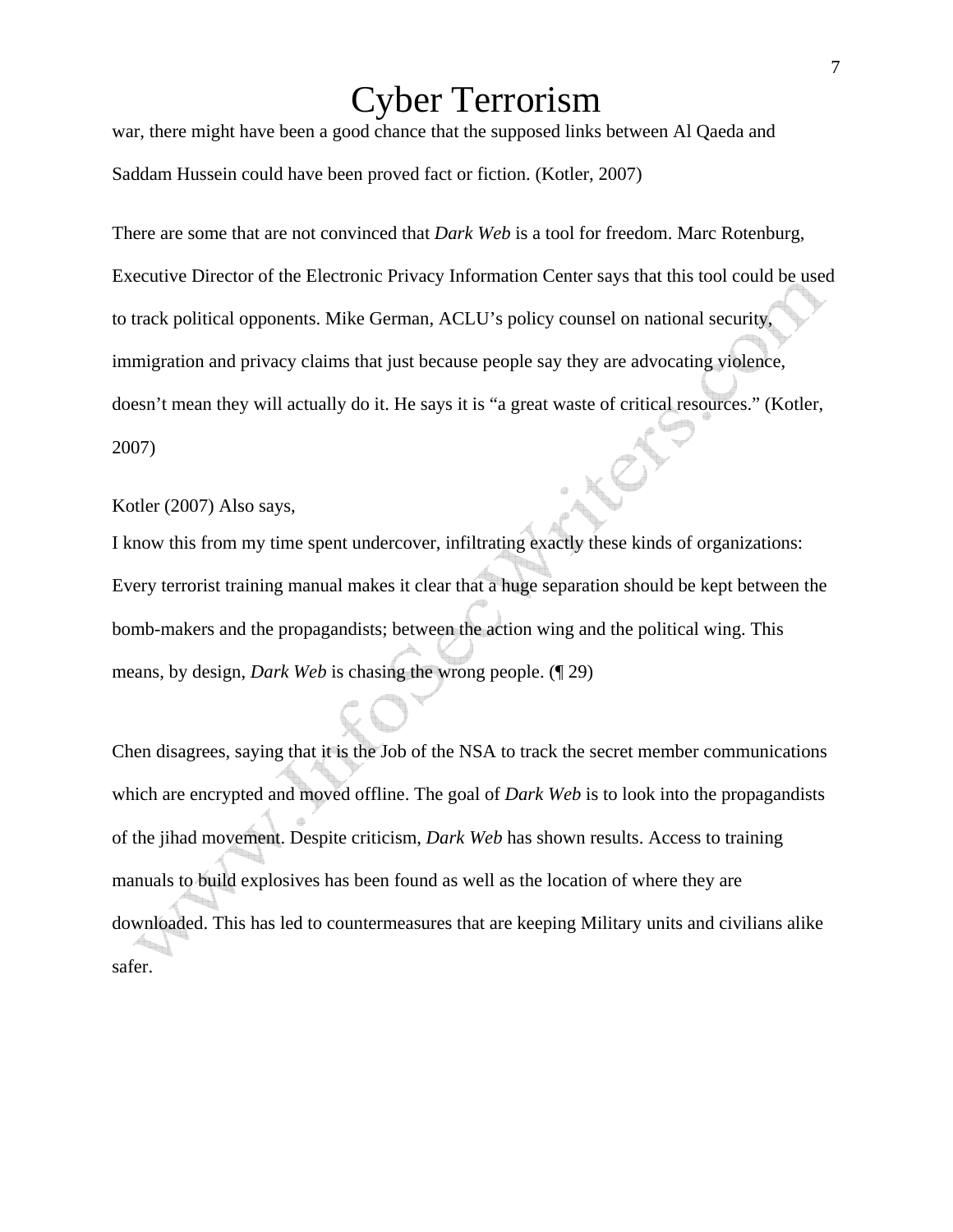# Cyber Terrorism **North Atlantic Treaty Organization**

NATO, which is the European-US defense force, has a contract that started in 2005 with Telindus, which is a company that offers ICT solutions. NATO's networks cover their 26 members as well as other operational infrastructures such as Afghanistan and the Balkans. These networks include coverage for telephone, computer, and video conferencing communications. Non-military operations such as disaster relief and protection of critical national infrastructure are also covered.

Grant (2007) reported that,

Luc Hellebooge, Telindus's defence unit director and leader on the Nato project, said the initial contract from Nato's Consultation, Command and Control Agency included engineering and design, implementation, logistics and quality, proof of concept and roll-out, testing, acceptance, training and equipment sourcing. (¶ 2)

As of now there are 70 systems that are on the network. In future phases there will be more countries, more sites, more nodes, and more network upgrades. The main tasks are prevention, detection, reaction and recovery. Also Grant (2007) said "Putting them together and handing it over on time and on budget took a lot of cross-domain skills." (¶ 4)

 Since the new project went live, a lot of attacks were found as well as the growing expertise of hackers. After the September  $11<sup>th</sup>$ , 2001 attacks and the May 2007 DDos attack on Estonia, NATO has become more attentive to cyber defense because they themselves are vulnerable to attack since they are out in the open just like other organizations that are on the web. Telindus's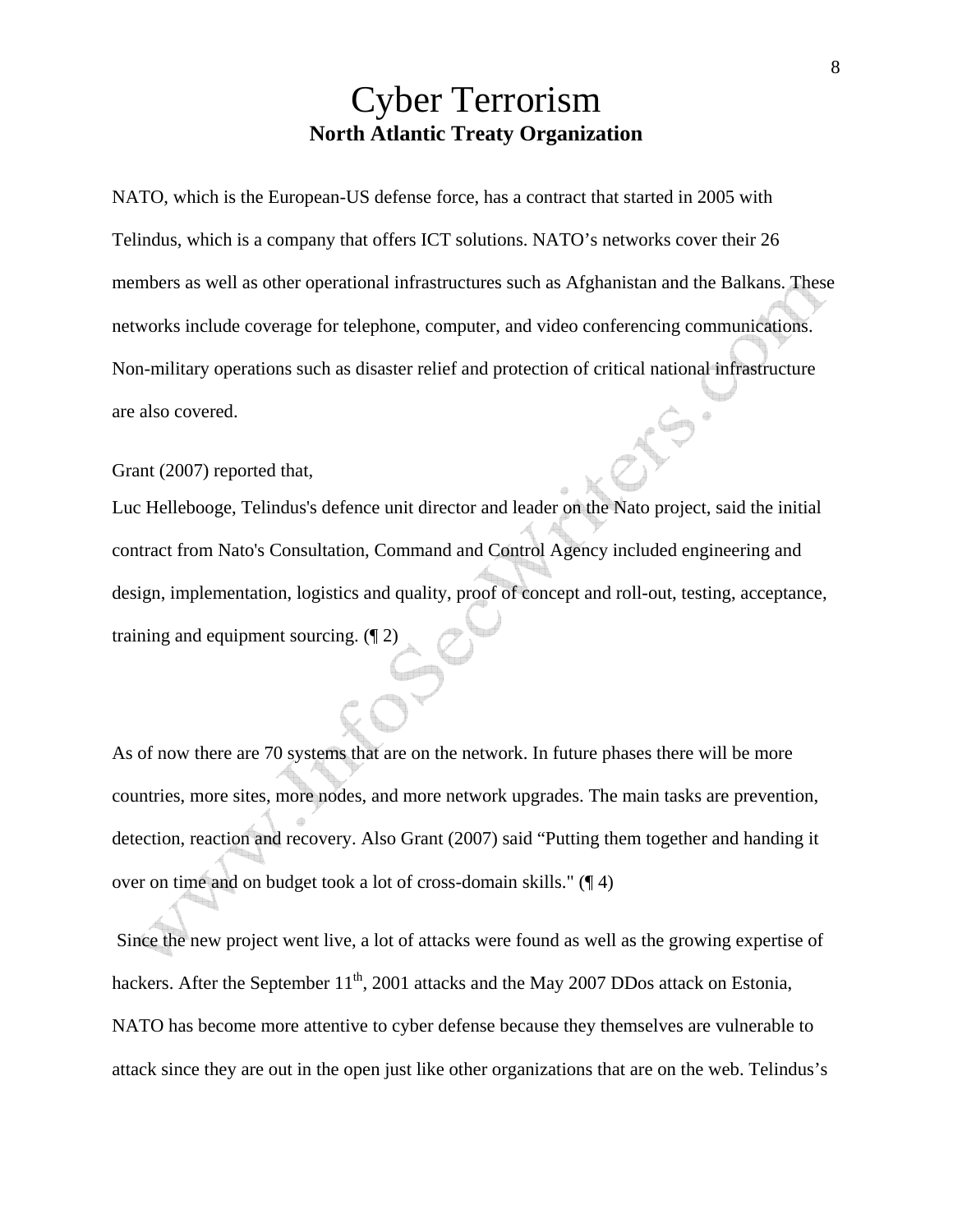biggest component is the intrusion detection system (IDS). This allows attacks to be identified as well as location of their origin and what attackers will do in response to the defensive or restorative action.

### **Simulated Hacker Attack**

A video was released that shows a simulated hacker attack where a crucial part of the US electrical grid is seized. An industrial turbine spins out of control until it shuts down and in turn shutting down power. The video was produced for Homeland Security and it shows how commands to control can be quietly executed by hackers.

According to Press (2007),

They've taken a theoretical attack and they've shown in a very demonstrable way the impact you can have using cyber means and cyber techniques against this type of infrastructure," said Amit Yoran, former U.S. Cyber Security Chief for the Bush administration. Yoran is chief executive for NetWitness Corp., which sells sophisticated network monitoring software. "It's so graphic," Yoran said. "Talking about bits and bytes doesn't have the same impact as seeing something catch fire.  $(\P 4)$ 

Although the attack never happened, there was a vulnerability found in US utility companies known as supervisory control and data acquisition systems. This flaw was fixed and utility makers urged utilities to take precaution. Robert Jamison of the Homeland Security Department said that companies are working to limit these attacks. President Bush's top telecommunications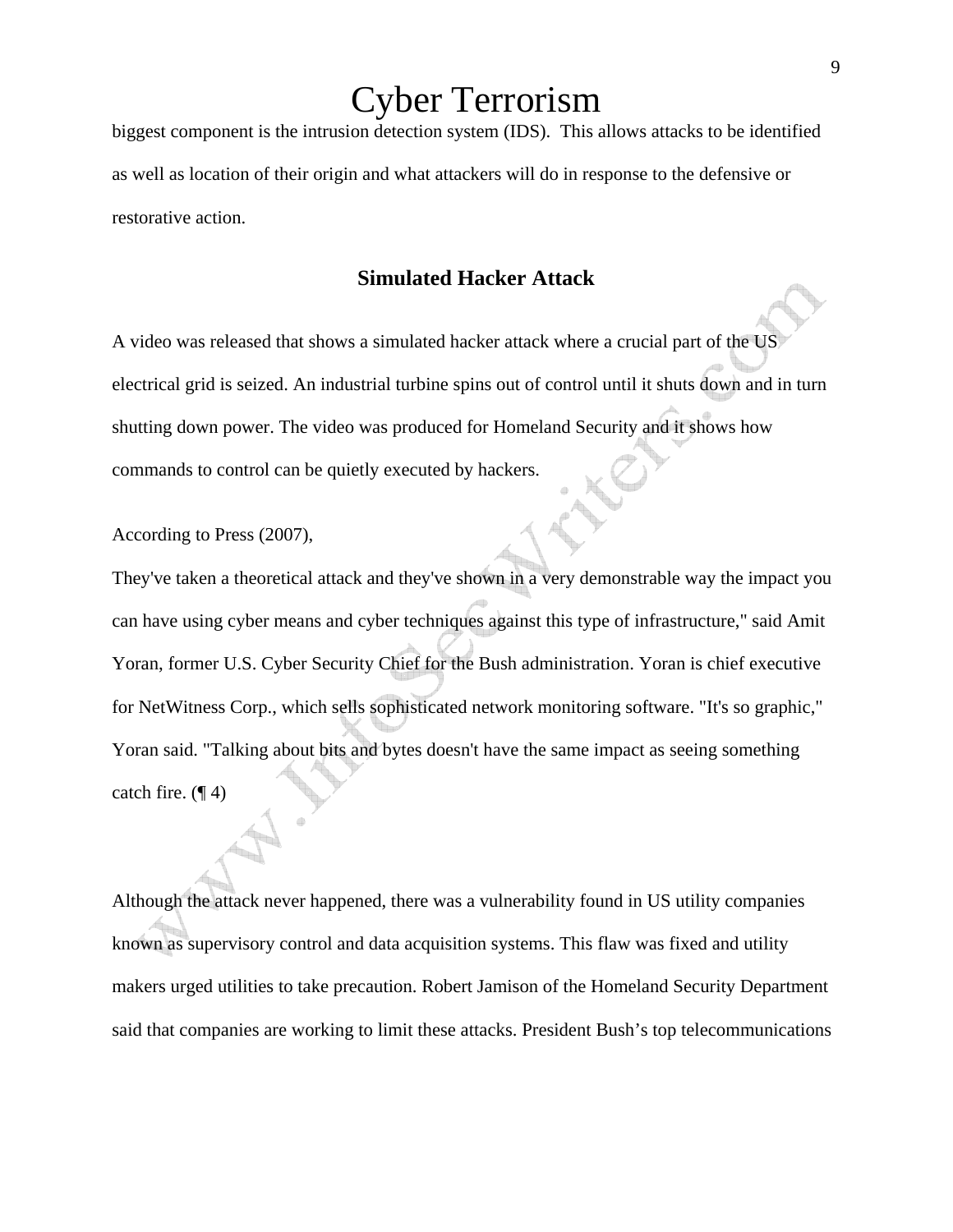advisors concluded years ago that this attack is possible and with a high degree of anonymity. The problem is that these affected systems were not designed with security in mind.

According to Press (2007),

What keeps your lights on are some very, very old technology, said Joe Weiss, a security expert who has testified before Congress about such threats. If you can get access to these systems, you can conceptually cause them to do whatever it is you want them to do. (¶ 14)

Homeland Security has been working with industries, especially electrical and nuclear to enhance their security. The nuclear industry has implemented their security and the electrical company is still working on their internal plans. In July the Federal Regulatory Commission proposed a plan to help protect the majority of the country's power supply system from cyber attacks.

# **U.S. Government Efforts**

### **Congressional Research Services Report**

The CRS report for congress talks about the capabilities for cyber attack by terrorists. Many of the departments and agencies of the U.S. government have programs that address cyber security. Some view that the level of federal effort makes cyber-security a national priority while others see it as unnecessarily redundant. It is seen as the nation lacking a strategy for cyber terrorism. Despite criticism, there are many programs that are promising.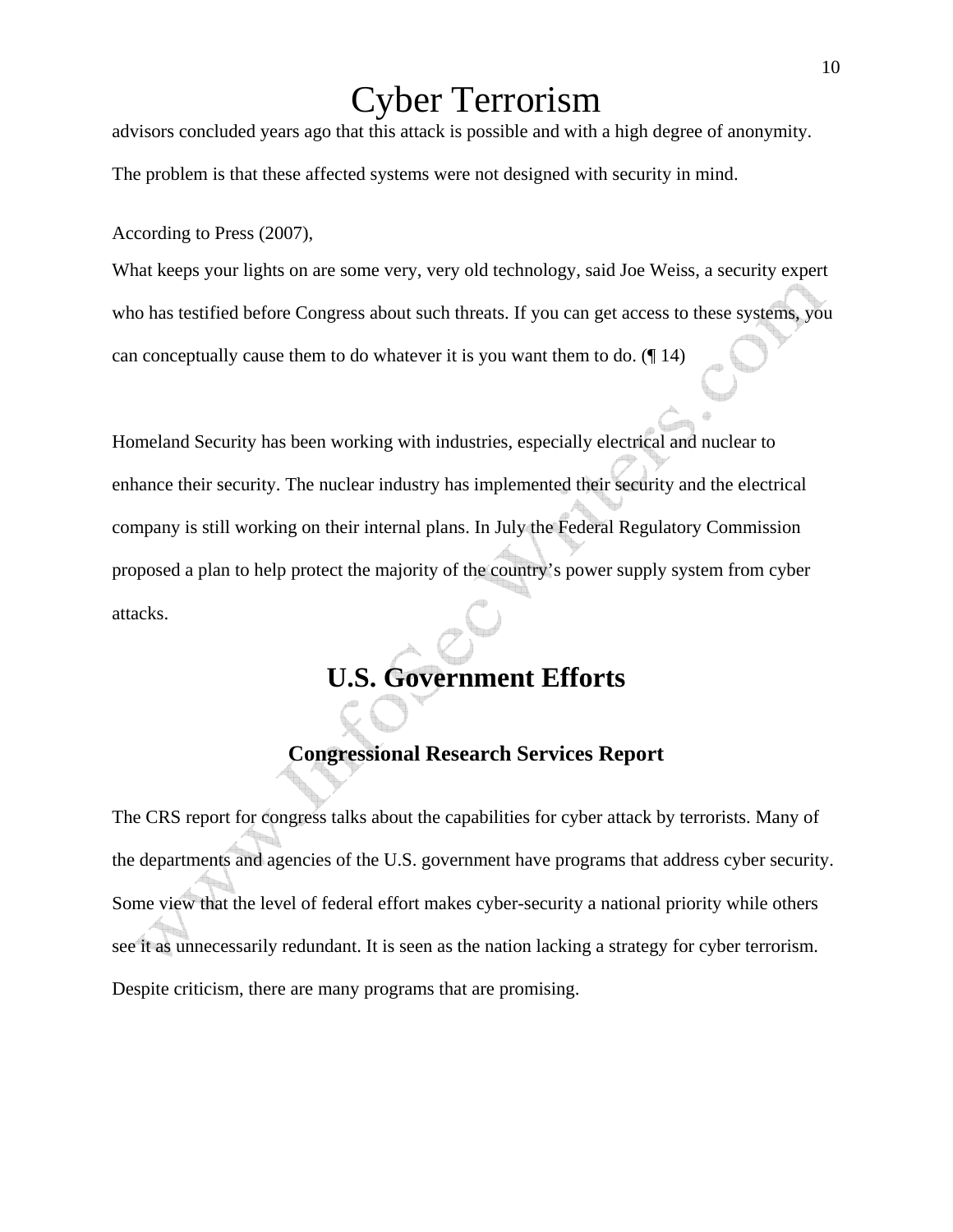## Cyber Terrorism **Department of Homeland Security (DHS)**

Some DHS experts are concerned with the cyber security efforts. While terrorists are gaining more expertise and experience, the DHS has not progressed in their efforts to fight cyber terrorism. Others cite that the lack of progress is due to the difficulty in discovering the intentions, origination, and groups behind cyber intrusions and attacks. In February 2006, the DHS participated in an exercise called Cyber Storm which tested the U.S. government, international partners, and the private sector's ability to respond to a large scale cyber attack.

According to Homeland Security (2006),

Analysis of the exercise produced eight major findings to better position the United States to "enhance the nation's cyber preparedness and response capabilities." The eight cyber-security enhancement findings addressed: Interagency Coordination, Contingency Planning, Risk Assessment and Roles and Responsibilities, Correlation of Multiple Incidents between Public and Private Sectors, Exercise Program, Coordination between Entities of Cyber Incidents, Common Framework for Response to Information Access, Strategic Communications and Public Relations, and Improvement of Process, Tools and Technology. (P.1)

### **Department of Defense**

In August 2005, DOD Directive 3020.40, the "Defense Critical Infrastructure Program," required the DOD to coordinate with public and private sectors to help protect defense critical infrastructures from terrorist attacks and cyber attack. DOD also formed the Joint Functional Component Command for Network Warfare (JFCCNW). Its purpose is to defend all DOD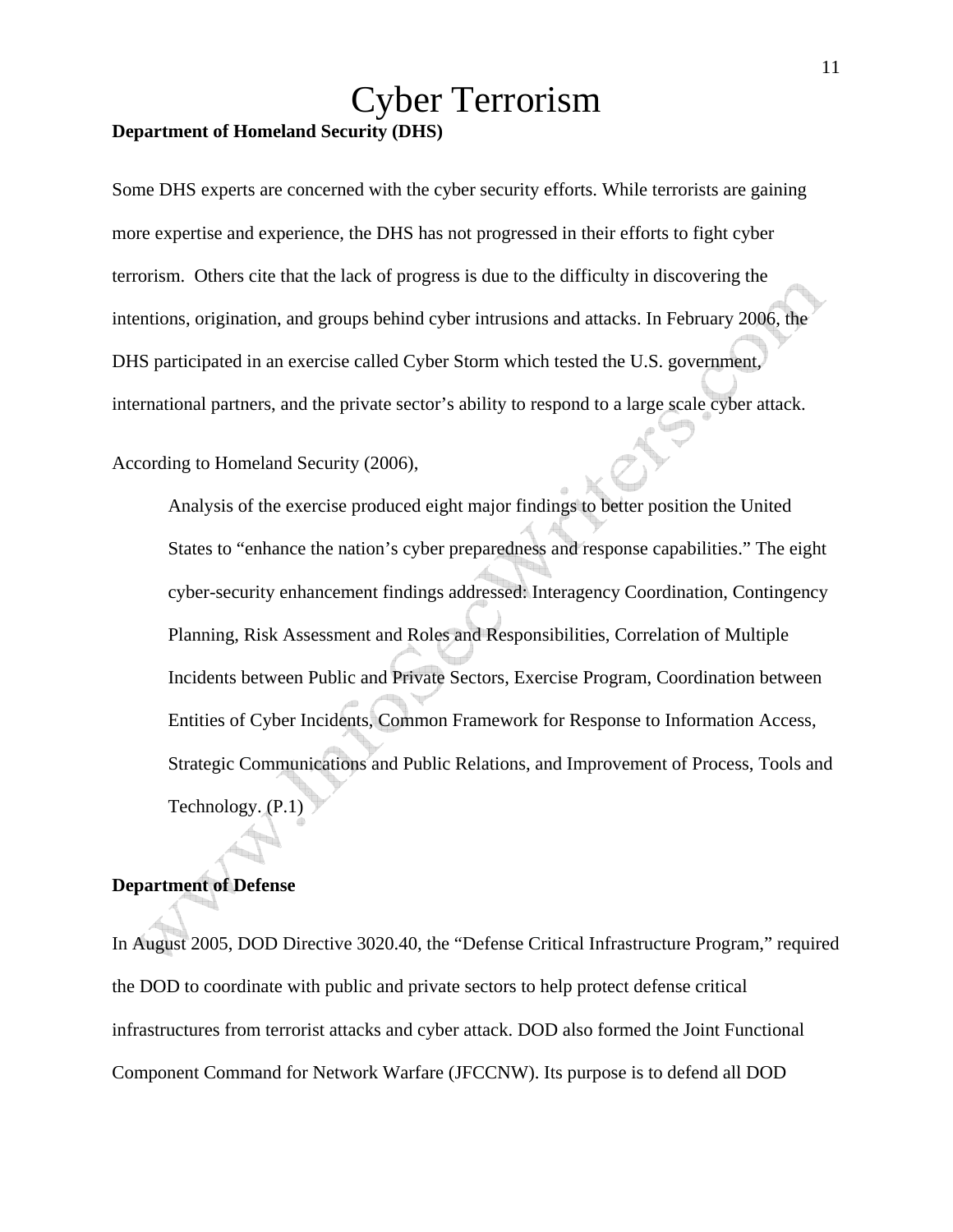computer systems. Lasker (2005) said the expertise and tools used in this mission are for both offensive and defensive operations.

### **Federal Bureau of Investigation (FBI)**

The FBI Computer Intrusion program was developed to provide administrative, operational support and guidance to those investigating computer intrusions. According to Lourdeau (2004), "A Special Technologies and Applications program supports FBI counterterrorism computer intrusion investigations, and the FBI Cyber International Investigative program conducts international investigations through coordination with FBI Headquarters Office of International Operations and foreign law enforcement agencies."

### **National Security Agency (NSA)**

To reduce vulnerability of national information infrastructure, the NSA has promoted higher education by creating the National Centers of Academic Excellence in Information Assurance Education (CAEIAE). The program is intended to create more professionals with information assurance (IA) experience. To support the President's National Strategy to Secure Cyberspace which was established in 2003, the NSA and DHS joined to sponsor the program. This program allows four-year colleges and graduate-level universities to apply to be designated as National Center of Academic Excellence in Information Assurance Education. According to sources, students attending CAEIAE schools are eligible to apply for scholarships and grants through the Department of Defense Information Assurance Scholarship Program and the Federal Cyber Service Scholarship for Service Program (SFS). (NSA 2007, ¶ 3)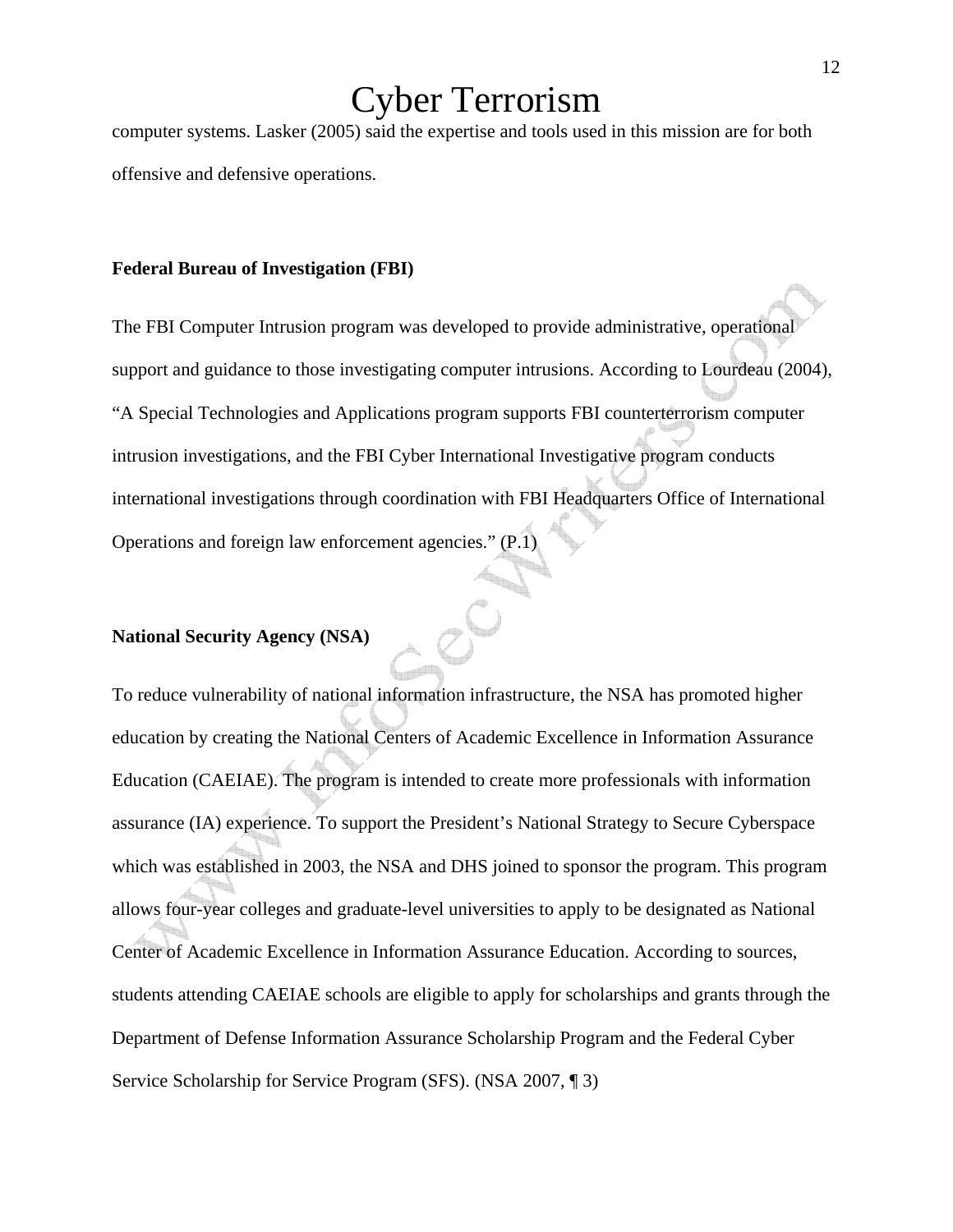### **Central Intelligence Agency (CIA)**

The CIA Information Operations Center evaluates threats to U.S. computer systems from foreign governments, criminal organizations and hackers. In 2005 a cyber security test was conducted called "Silent Horizon." Its goal was to see how government and industry could react to Internet based attacks. One of the problems the CIA wanted to figure out was who was in charge of dealing with a major cyber attack? The government is in charge but in practice the defenses are controlled by numerous civilian telecommunications firms. According to sources, the simulated cyber attacks were set five years into the future. The stated premise of the exercise was that cyberspace would see the same level of devastation as the 9/11 hijackings. (Bridis 2005, ¶ 3)

"Livewire" was an earlier exercise performed similar to "Silent Horizon" that had concerns for the government's role during a cyber attack. What happens if the identified culprit is a terrorist, foreign government, or a bored teenager? It also questioned whether or not the government would be able to detect the early stages of an attack without the help of third party technology companies.

### **Inter-Agency Forums**

The Office of Management and Budget (OMB) created a taskforce to investigate how agencies can better training, incident response, disaster recovery, and contingency planning. Also reports said The U.S. Department of Homeland Security has also created a new National Cyber Security Division that will focus on reducing vulnerabilities in the government's computing networks, and in the private sector to help protect the critical infrastructure. (Gross 2003, ¶ 1)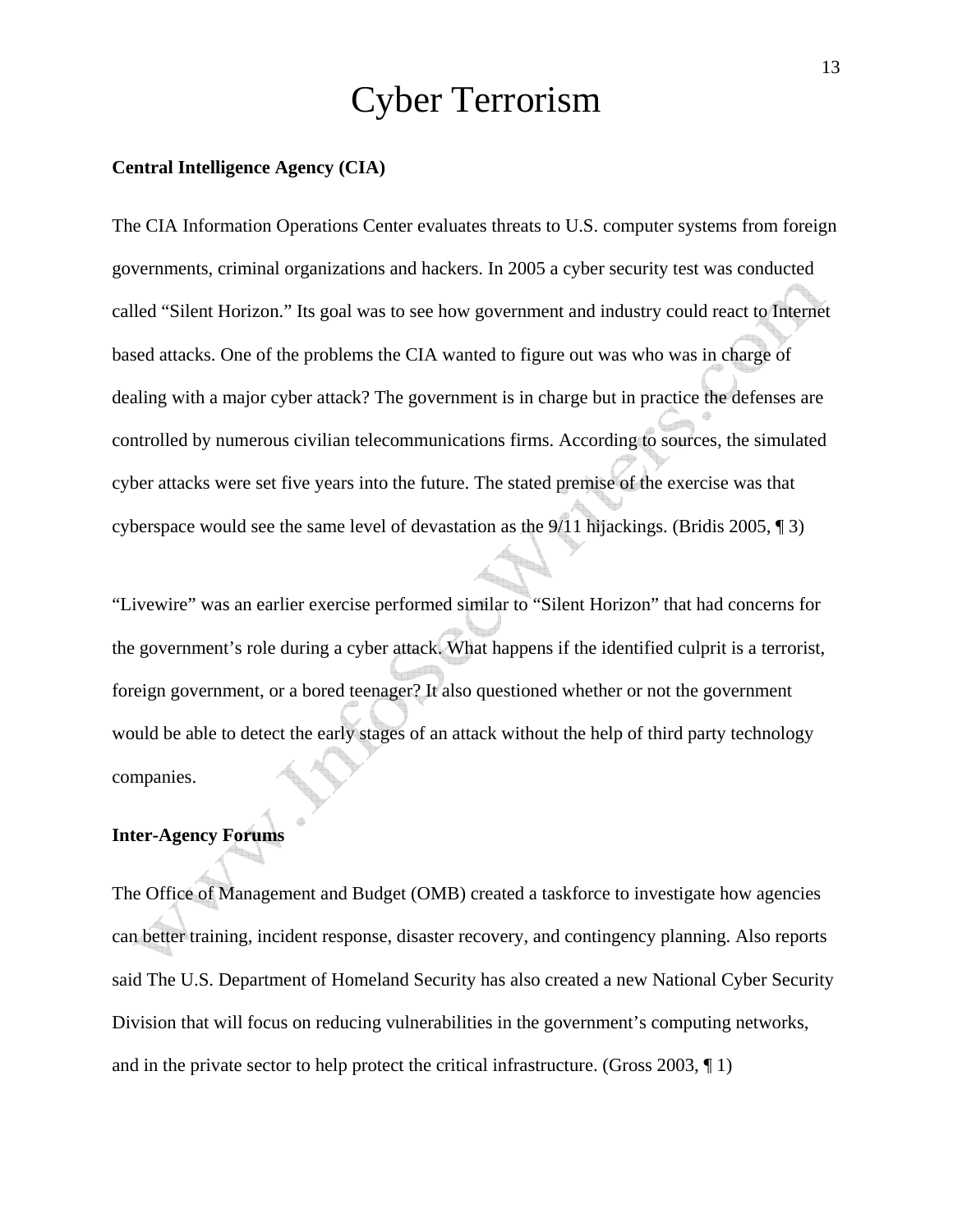### **Summary**

In today's society it is apparent that cyber crime is a problem especially since it can be difficult to determine if an attack is from a hacker or from a hacker that is a terrorist or terrorist group. Looking at the history of cyber crime it has been shown that there is definitely a need for more protection. Knowing that cyber terrorism exists is the first step to a solution. Hsinchun Chen, the creator of "*Dark Web*" went from helping out local law enforcement to helping with terrorism on the internet. NATO has taken steps to protect its organization with the help of a third party specializing in security solutions. Also the United States government departments have jointly<br>and separately created programs to fight terrorism as well as programs to educate others. and separately created programs to fight terrorism as well as programs to educate others.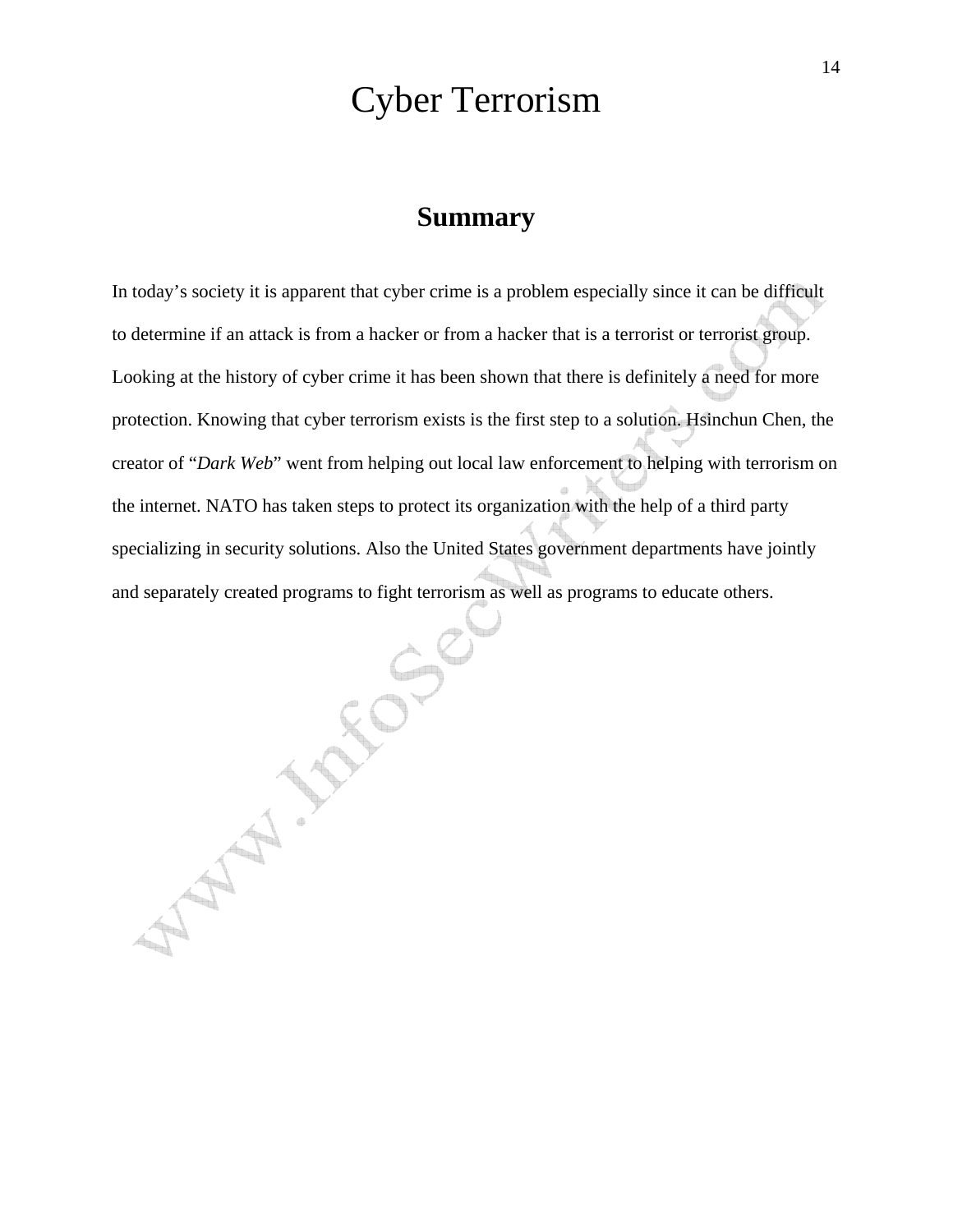# **References**

\*Army, U. (2005). Cyber Operations and Cyber Terrorism. In U. Army, *U.S. Army Training Doctrine Command, Handbook No. 1.02*

Bridis, T. (2005, May 26). *USA Today*. Retrieved October 14, 2007, from "Silent Horizon" war games wrap up for The CIA:

http://www.usatoday.com/tech/news/techpolicy/2005-05-26-cia-wargames\_x.htm

- Coleman, K. (2003, October 10 ). *Cyber Terrorism.* Retrieved October 13th, 2007, from Cyber Terrorism Article: http://www.directionsmag.com/article.php?article\_id=432&trv=1
- Grant, I. (2007, October 9). Nato locks door to cyber terrorism. Retrieved October 13, 2007,

from ComputerWeekly.com:

http://www.computerweekly.com/Articles/2007/10/09/227331/nato-locks-door-to-cyberterrorism.htm

Gross, G. (2003, June 9). *Homeland Security to Oversee Cybersecurity*. Retrieved October 14, 2007, from PCWorld: http://www.pcworld.com/article/id,111066-page,1/article.html

\*Homeland Security, T. D. (2006). *DHS Releases Cyber Storm Public Excercise Report.* DHS.

IBM, P. R. (2005, August 2). *Government, financial services and manufacturing sectors top*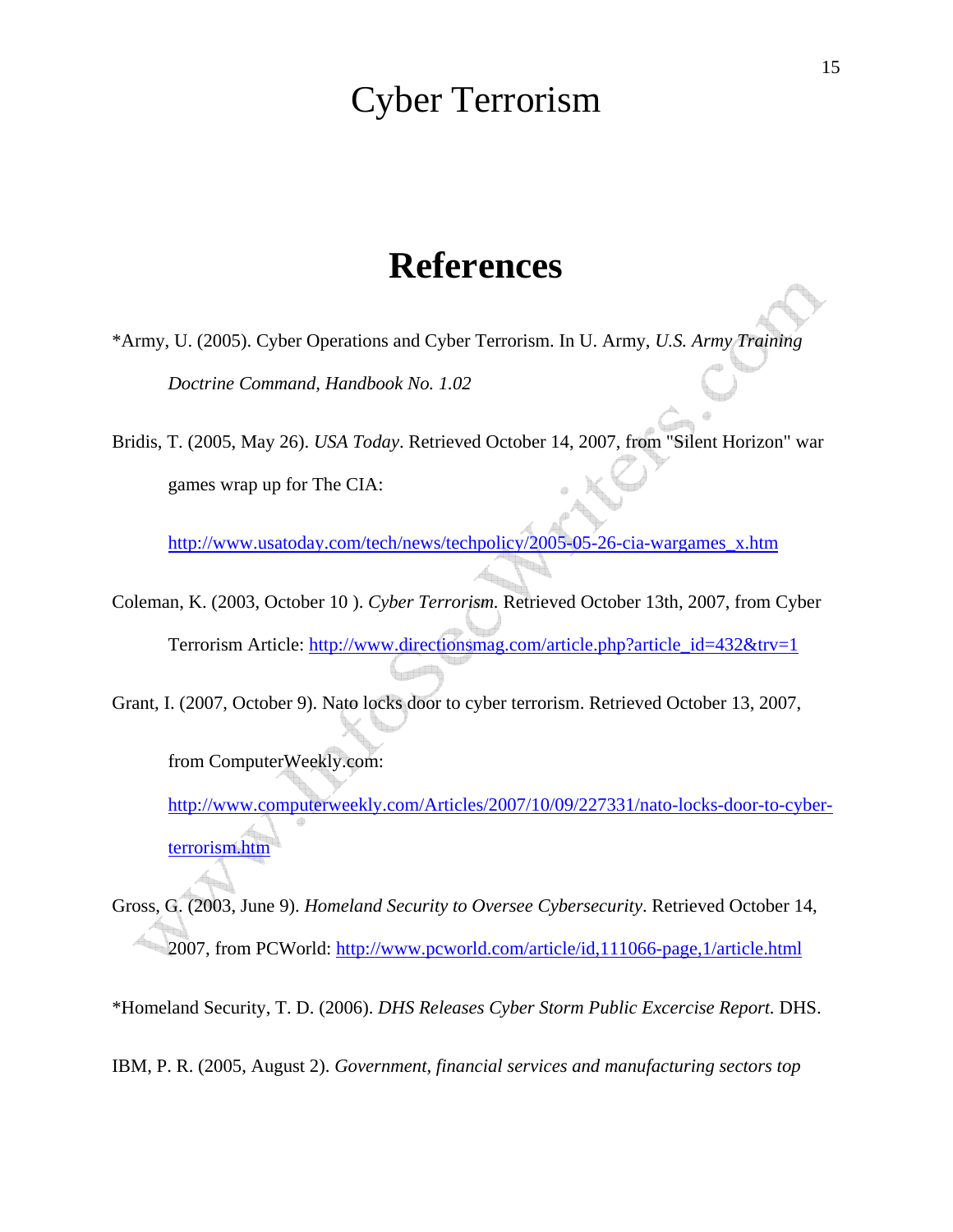*targets of security attacks in first half of 2005*. Retrieved October 13, 2007, from IBM

News: http://www.ibm.com/news/ie/en/2005/08/ie\_en\_news\_20050804.html

- Kotler, S. (2007, October 12). *'Dark Web' Project Takes On Cyber-Terrorism*. Retrieved October 13th, 2007, from FOx News: http://www.foxnews.com/story/0,2933,300956,00.html
- Lasker, J. (2005, April 18). *U.S. Military's Elite Hacker Crew*. Retrieved October 13, 2007, from Wired News: http://www.wired.com/politics/security/news/2005/04/67223
- \*Lourdeau, K. (2004, February 24). FBI Deputy Assistant Director. (J. S. U.S Senate, Interviewer)
- \*Mueller, R. (2007, January 11). FBI Director. (S. C. Senate, Interviewer)
- NSA. (2007, October). *Center of Academic Excellence*. Retrieved October 14, 2007, from National Security Agency: http://www.nsa.gov/ia/academia/caeiae.cfm
- Press, T. A. (2007, September 26). *U.S. video shows simulated hacker attack on power plant*. Retrieved October 13, 2007, from Silconvalley.com: http://www.siliconvalley.com/sectors/ci\_7010139

\*Rollins, J., & Wilson, C. (2007). *Terrorist Capabilities for Cyberattack: Overview and Policy Issues.* Library of Congress, Foreign Affairs, Defense and Trade Division. Washington DC: US Government.

Weimann, G. (2004, March). *www.terror.net: How Modern Terrorism Uses the Internet*.